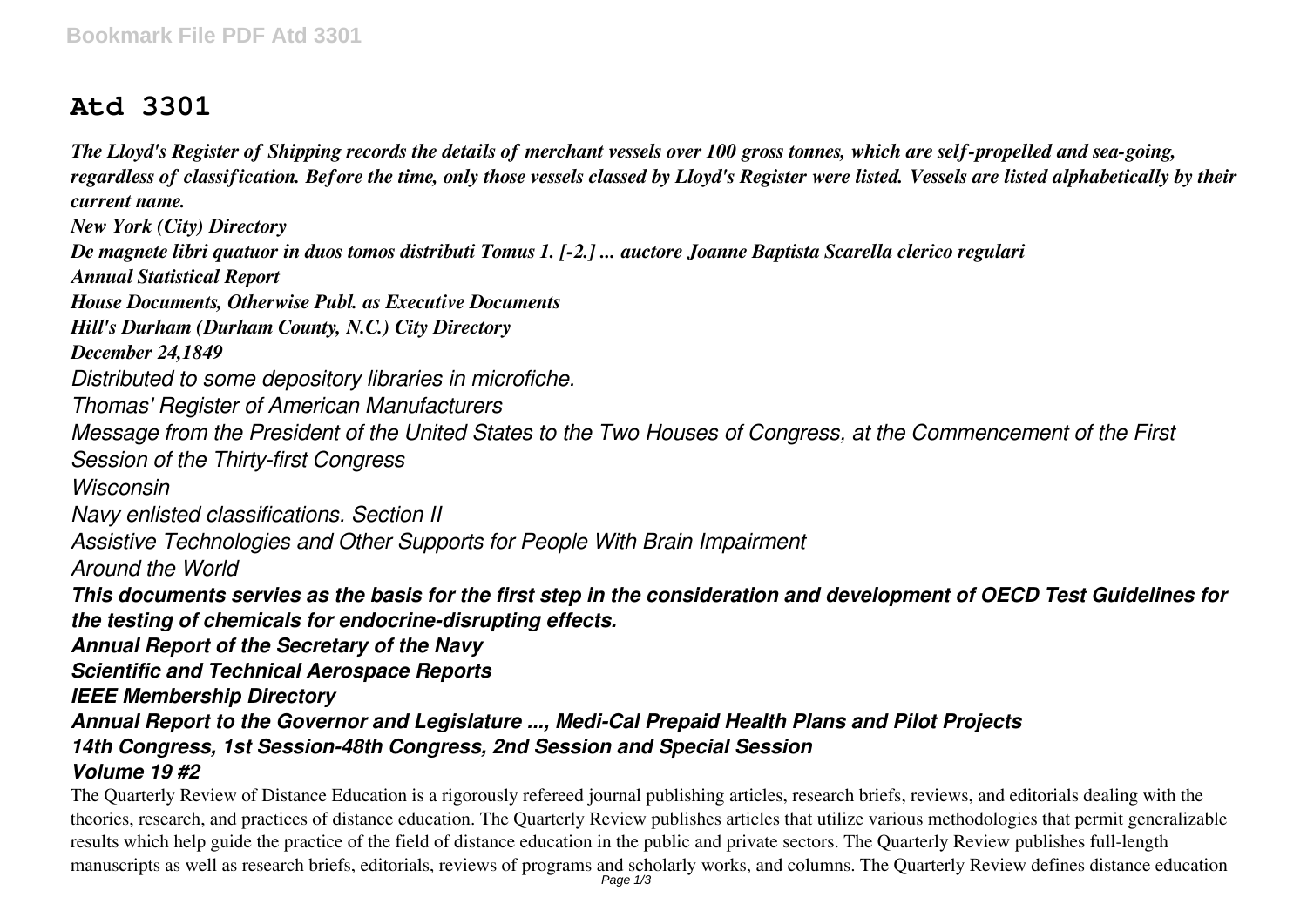as institutionally-based formal education in which the learning group is separated and interactive technologies are used to unite the learning group. Patents

Substation History

Direct Support Maintenance Manual

Department of Defense Authorization for Appropriations for Fiscal Year 1979

Technical Translations

Manual of Navy Enlisted Manpower and Personnel Classifications and Occupational Standards

Integrating current research with the experiences of people with cognitive disabilities, this volume examines how assistive and cognitive support technologies are being harnessed to provide assistance for thinking, remembering, and learning. The book vividly describes real-life situations in which cognitively impaired individuals use assistive supports and the advantages and limitations these individuals perceive from their use. It provides information on how cognitively impaired individuals and their families and caregivers can select the most appropriate technologies from a wide array of accommodations and resources, including individualized protocols of different forms of support to facilitate optimal functioning. The text offers practitioners a comprehensive and systematic process for ensuring their clients' effective application and utilization of this technology. This book will also provide insight for users of assistive technology and their families and caregivers to ensure optimal technology use. Key Features: Outlines an effective process for integrating assistive technologies into the activities and lifestyle of users with cognitive disabilities Explains how to match individuals with the most appropriate devices to enhance independent functioning Provides a detailed overview of neurological and physical characteristics of various cognitive disabilities present at birth or acquired through accident, illness, or aging Includes figures, checklists, assessment tools, and illustrations throughout the text for enhanced learning

Status of Alaska Natives

Polk's Palo Alto (Santa Clara County, Calif.) City Directory

Inventory of Data Bases, Graphics Packages, and Models in Department of Energy Laboratories

Quarterly Review of Distance Education

Hearings Before a Subcommittee of the Committee on Appropriations, House of Representatives, One Hundred Eighth Congress, Second Session

Hearings, Reports and Prints of the Senate Committee on Armed Services

Contains financial and statistical information about the operations of REA electric borrowers individually and as a group.

Military Space-A Air Opportunities